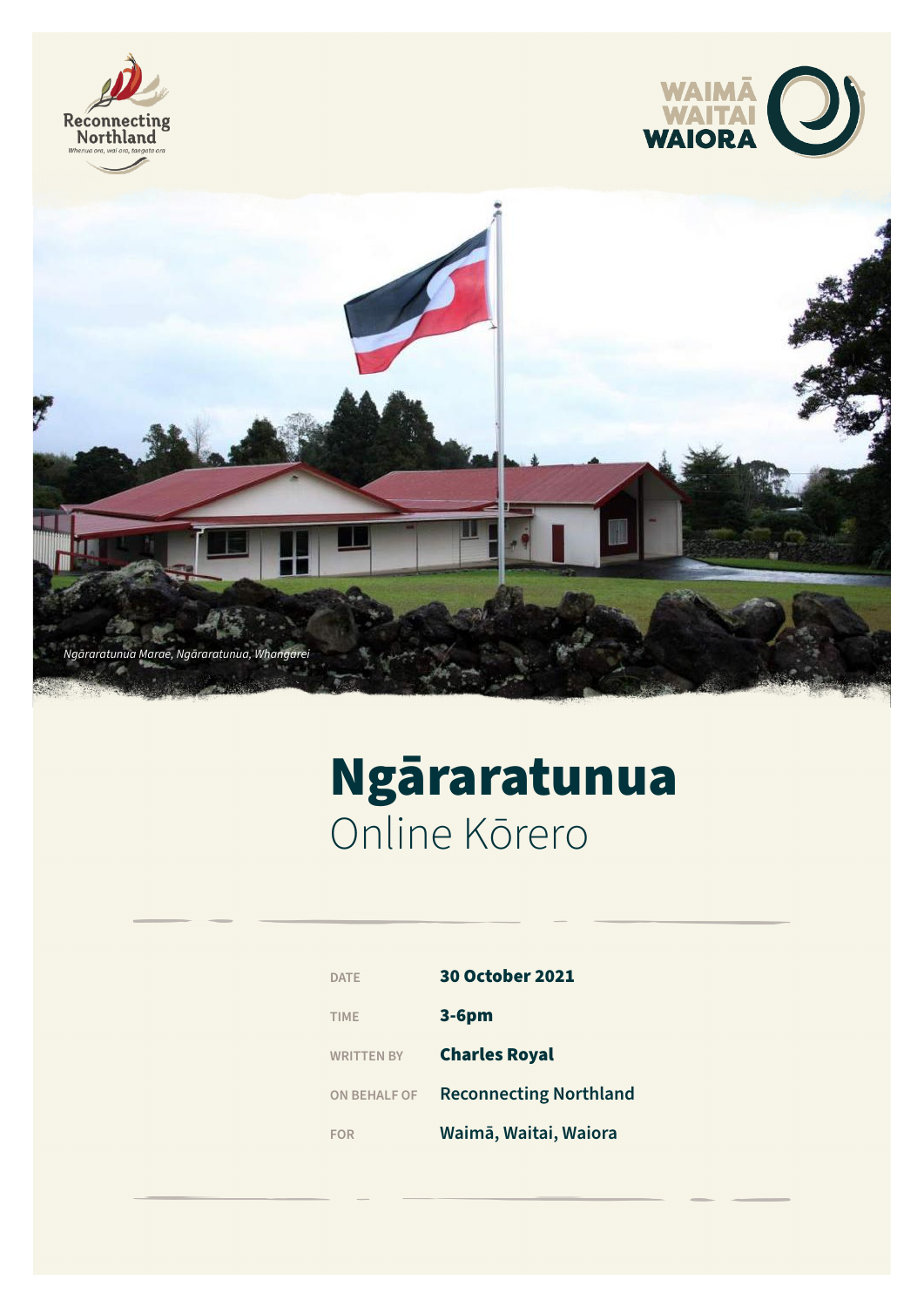

### Introduction

On Saturday, 31 October 2021, (3-6pm), the Te Kawa Waiora team convened an online kōrero with members of the Ngārara-i-tunua marae community. Members of other hapū communities attended and contributed as well. This online kōrero was created to replace the cancelled hui wānanga that was planned to be held at Ngārara-i-tunua Marae on 31 October and 1 November.

The kōrero commenced with karakia and mihi conducted by Charles and Winiwini Kīngi. Following this, each participant was invited to introduce themselves in a round of 'whakawhanaungatanga'.

Charles then introduced the overall Te Kawa Waiora project and let attendees know that the project is nearing completion – the hui at Ngārara-i-tunua Marae being the second to last of the hui planned for the project overall.

Following the introduction to the project, Charles then facilitated a discussion regarding each of the three questions posed as the foci of research.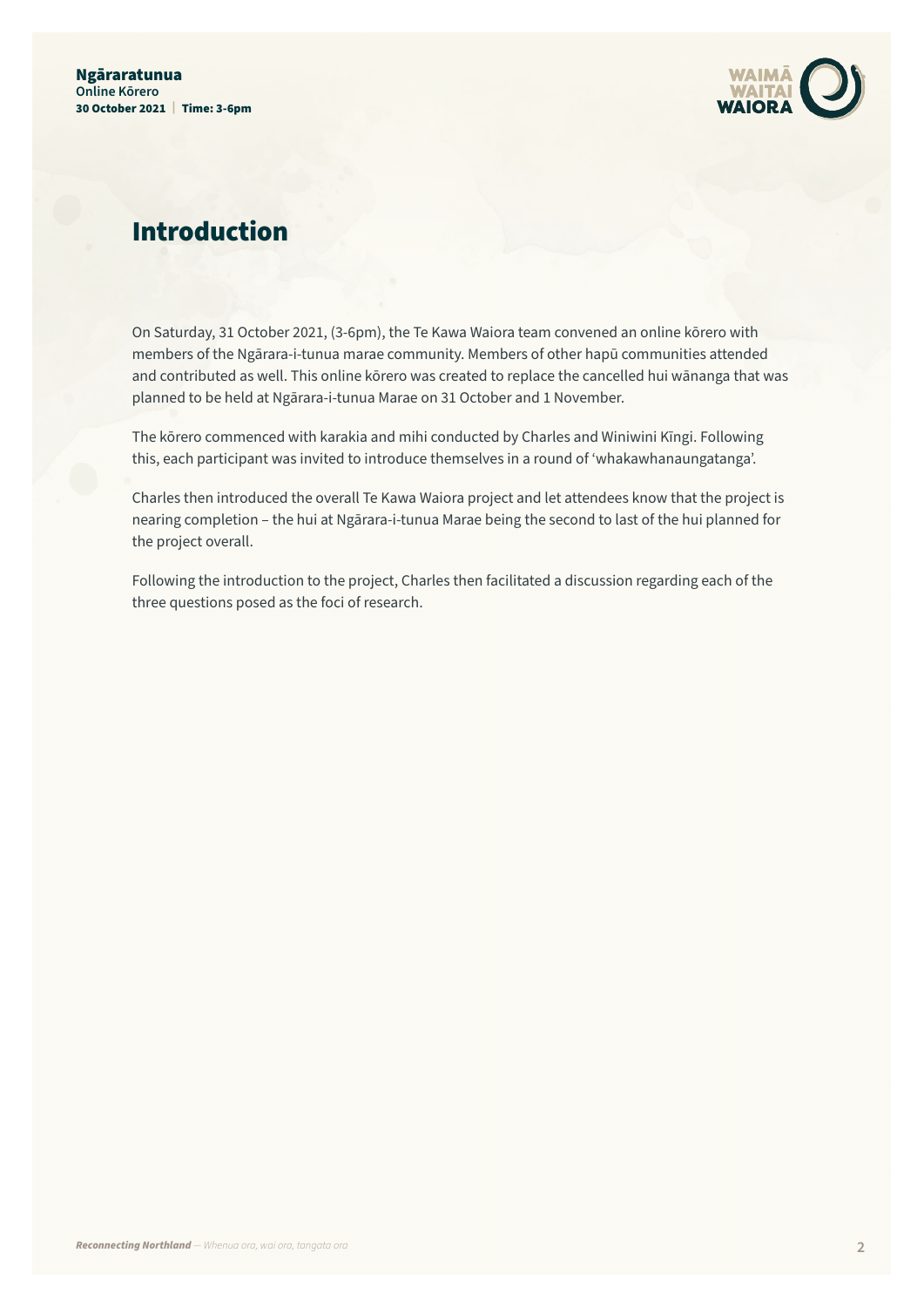

#### 1. Research Question One

#### What is the traditional tangata whenua view of the Wairoa River, its tributaries and environs? (Expressed through such things as whakataukī, pepeha, waiata, kōrero, whakapapa and more.)

Charles explained that a significant feature of the Te Kawa Waiora project is to stimulate our tangata whenua communities to revisit and think deeply about their traditional knowledge as this reflects their tangata whenua/mana whenua relationship with their environment – their whenua, awa, maunga etc. It has been fruitful and enriching for communities to revisit their traditional kōrero as our people are constantly dominated by the Crown/Government and its ways of thinking.

Winiwini Kingi discussed several waterways that are important to the Ngārara-i-tunua community – including Rotomate, Waikoropupu, Wairua, Waiarohia and more. He mentioned two extinct volcanic cones (Ketenīkau, Parakiore) and that these areas are the traditional areas of the Ngārara-i-tunua people. Many of the waterways mentioned start above on the surrounding maunga and traverse underground before resurfacing as streams and rivers lower down.



*Image 1: Winiwini Kingi sharing his kōrero on the many awa that are in the traditional area of Ngārara-i-tunua.*

Others talked about the Hikurangi rēpō (swamp) area as the 'food basket' of the people, a place that sustained and nourished whole communities, including those travelling down to Kaipara. There was mention of the strong connection and relationships between the all the hapū that connect to the awa, all the way down to the Kaipara.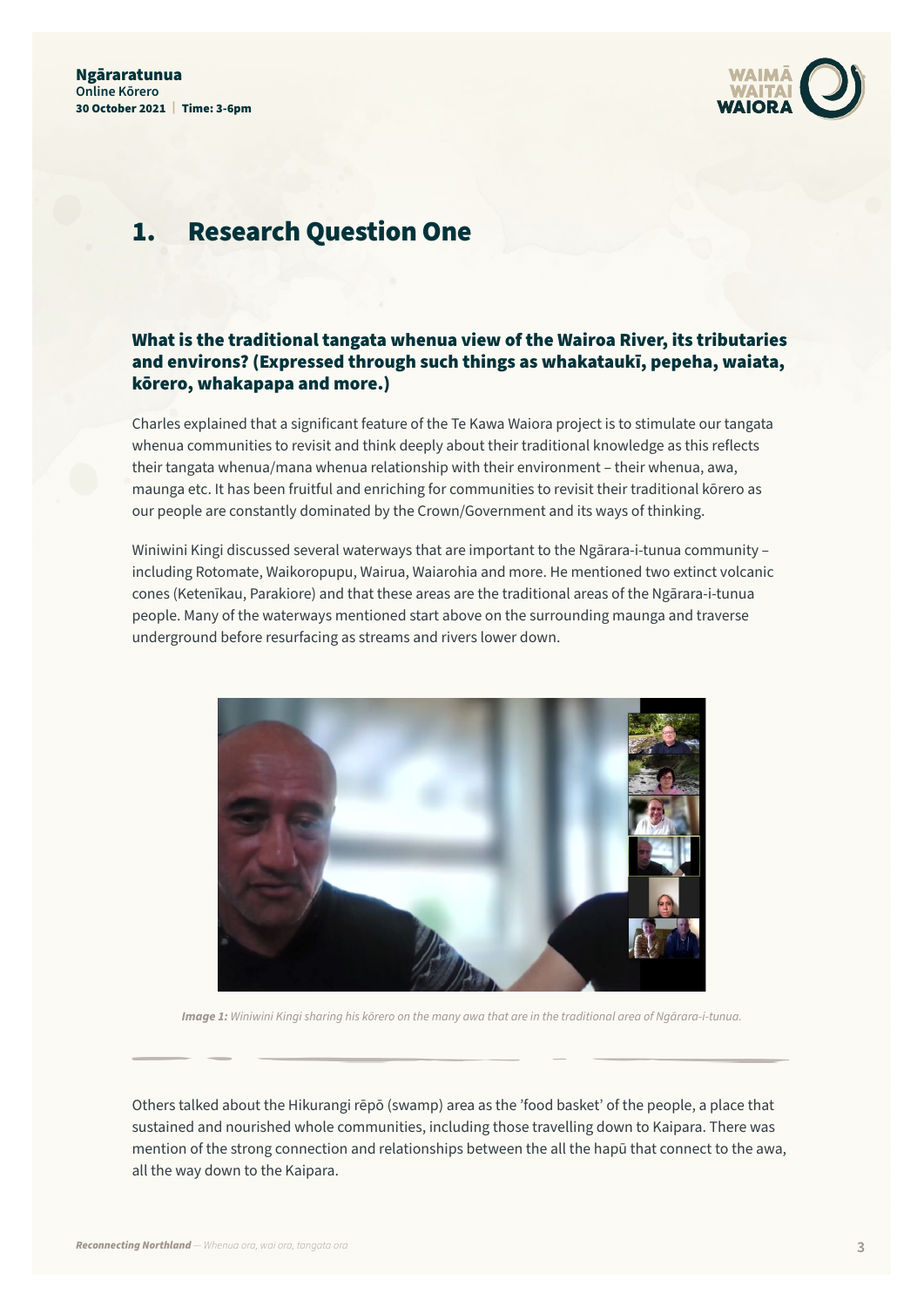

#### 2. Research Question Two

What is the tangata whenua view of change in the Wairoa River, its tributaries and environs since the 19th century? (Expressed through such things as letters to Government officials, petitions, court actions and manuscripts of various kinds.)

Regarding Question Two, there was significant discussion concerning the Hikurangi Swamp Drainage Scheme and its various aspects (such as the pump stations). This scheme turned the swamp from a 'food bowl' of the people to a large dairying area. The waterways of the swamp were also an important way by which the people were able to move quickly through the landscape.

#### 3. Research Question Three

What is the tangata whenua view of the Wairoa River, its tributaries and environs today? What do they believe needs to be done now? What can tangata whenua communities do to improve the situation?

Winiwini called for the restoration of native species such as mānuka, harakeke (the traditional type) and tī kouka.

Chantez discussed the ongoing stresses and pressures of advocating and achieving change for the environment of the area. This relates to such things as the swamp pump stations. She explained that the aspiration of the Ngārara-i-tunua community is to see Hikurangi return to its natural state as a swamp. However, she is also clear about the barriers to achieving this, including the \$23M each year that is earnt through dairying undertaken in the area.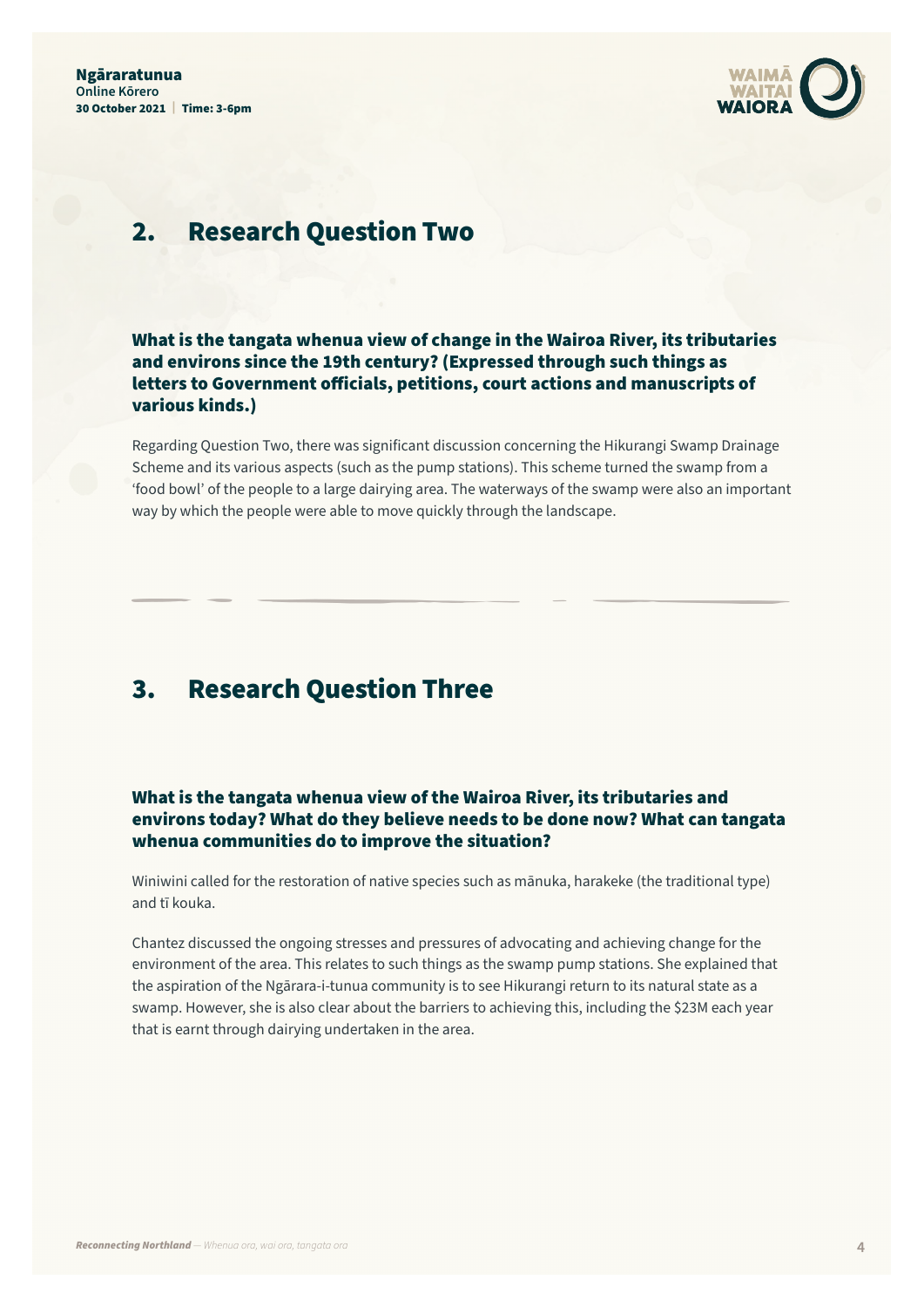



*Image 2: Chantez Connor-Kingi sharing her kōrero on the Hikurangi Flood Scheme and remedial work required.*

Nikki Wakefield discussed how the iwi/hapū of the Whangārei lost so much land early in the colonisation of the area. She also mentioned the effects of the Resource Management Act 1991 and how it has not been effective in preventing environmental degradation. She touched on the need to create jobs and employment for hapū members so that they can be supported to achieve better environmental outcomes.

There was a wish to see the rēpō provide healthy traditional kai again for the hapū.



*Image 3: Nicki Wakeford sharing her kōrero concerning settlement research and the amount of loss that has taken place and how to we achieve better outcomes for our people and the natural world.*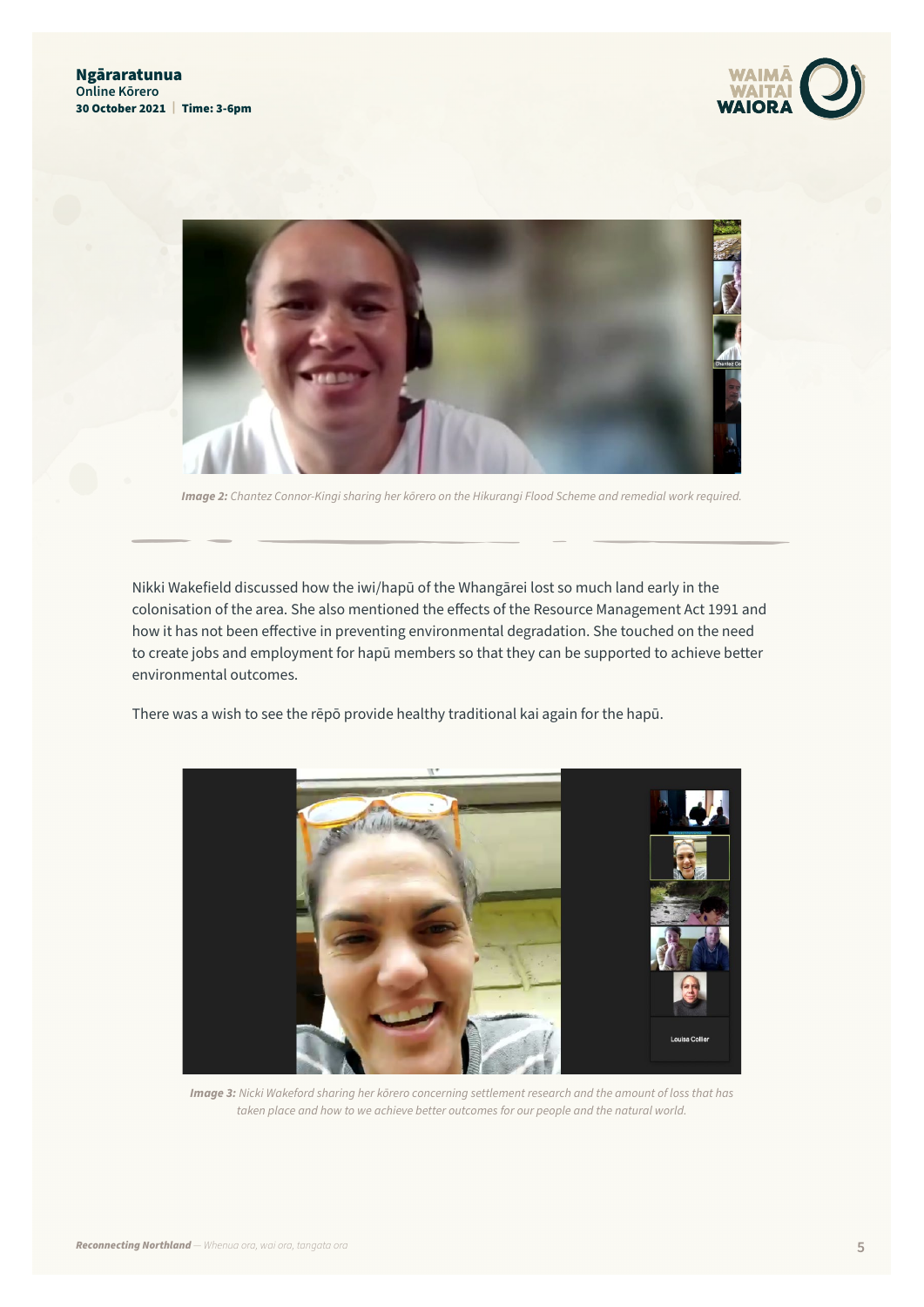

#### 4. Applying the Research

#### The final session of the online kōrero concerned 'applying the research'. Charles explained that the Te Kawa Waiora team has been thinking a great deal about how to utilise the research to create change. He explained four key areas that the team is exploring, as follows:

- The development of a resourced, sustainable Kaitiaki network throughout the catchment area
- The creation of a 'kawa waiora' new rituals and ceremonies of community and relationship to the waterways to nurture an ethic kaitiakitanga/deep care in those communities
- Meaningful contributions to Farm Environment Plans (Freshwater Plans)
- Creation of a Kaitiakitanga Planning template for Iwi/hapū/whānau/marae (tangata whenua) communities

Charles explained that the project has reached a stage where the team is summarising key points and messages articulated by the tangata whenua communities we have visited. One of the Key messages is as follows:

- Tangata Whenua communities recognise the Crown's Treaty derived right to conduct 'government' or kāwanatanga. The Crown will continue to exercise this right into the future and tangata whenua communities do not seek to fundamentally inhibit the Crown from exercising this right to management in this regard.
- However, tangata whenua communities do not support an approach to environmental management in the future where the Crown and its agencies (local, regional, central Government) are the *only parties* resourced, sustained and authorised to undertake environmental management. This is for a number of reasons:
	- Tangata Whenua communities hold the Crown/Government responsible for the historical despoliation and damage to the environment leading to the poor health and wellbeing of the environment today.
	- Tangata Whenua communities are alarmed and deeply concerned by the limitations and problems of Crown/Government power and management and its ongoing inability to successfully address issues of environmental health and wellbeing.
	- Tangata Whenua communities believe that an environmental management system of the future that is dominated by the Crown/Government represents 'more of the same' and improvements are unlikely to be achieved.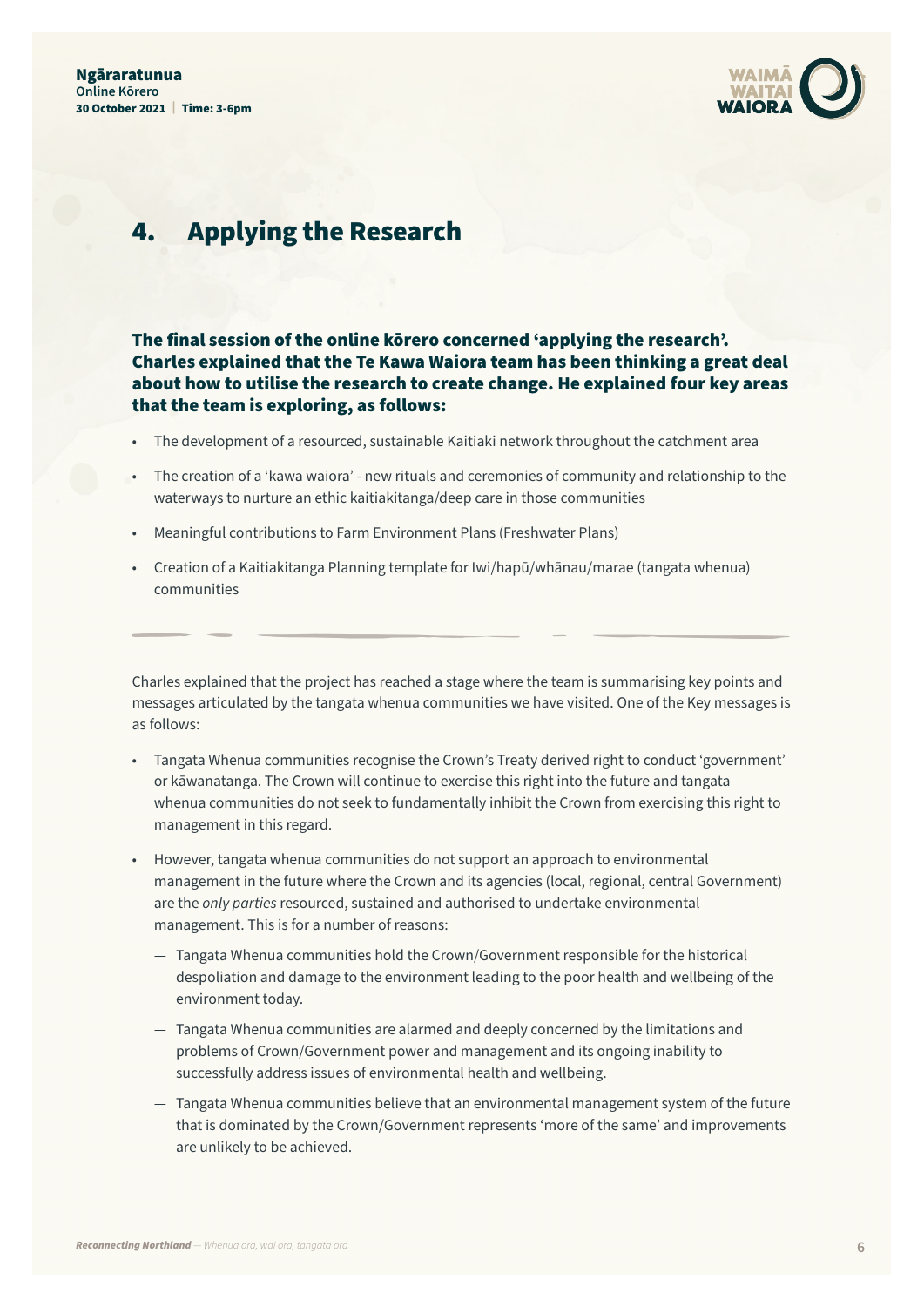

- Consequently, tangata whenua communities assert that space and opportunity must be created to enable alternative approaches, including those conceived created and implemented by tangata whenua communities, to be explored, developed and applied for the benefit of the environment and for all people.
- Consequently, tangata whenua communities are deeply committed to developing approaches to environmental management to supplement those developed and implemented by the Crown/Government.
- For some years now, tangata whenua communities have been exploring and advancing an approach called *Kaitiakitanga* which is:
	- Led by tangata whenua communities
	- Grounded deeply in traditional indigenous knowledge/mātauranga Māori.
- Tangata whenua communities assert the need to develop 'ground up', tangata whenua led environmental management action that is resourced, sustained and authorised to undertake environment management activities. Such an approach would supplement the Crown's efforts and approach.
- Tangata Whenua seek to advance Kaitiakitanga for two reasons:
	- Like the Crown, tangata whenua communities too have a right derived from Te Tiriti-o-Waitangi to maintain a critically important role in environmental management and seek to exercise that right.
	- Tangata Whenuatanga, mātauranga Māori, tikanga Māori and so on, represent significant opportunities to develop alternative and innovative approaches to environmental management. This includes such things as an entirely different understandings of the environment, its place in human health and wellbeing and more.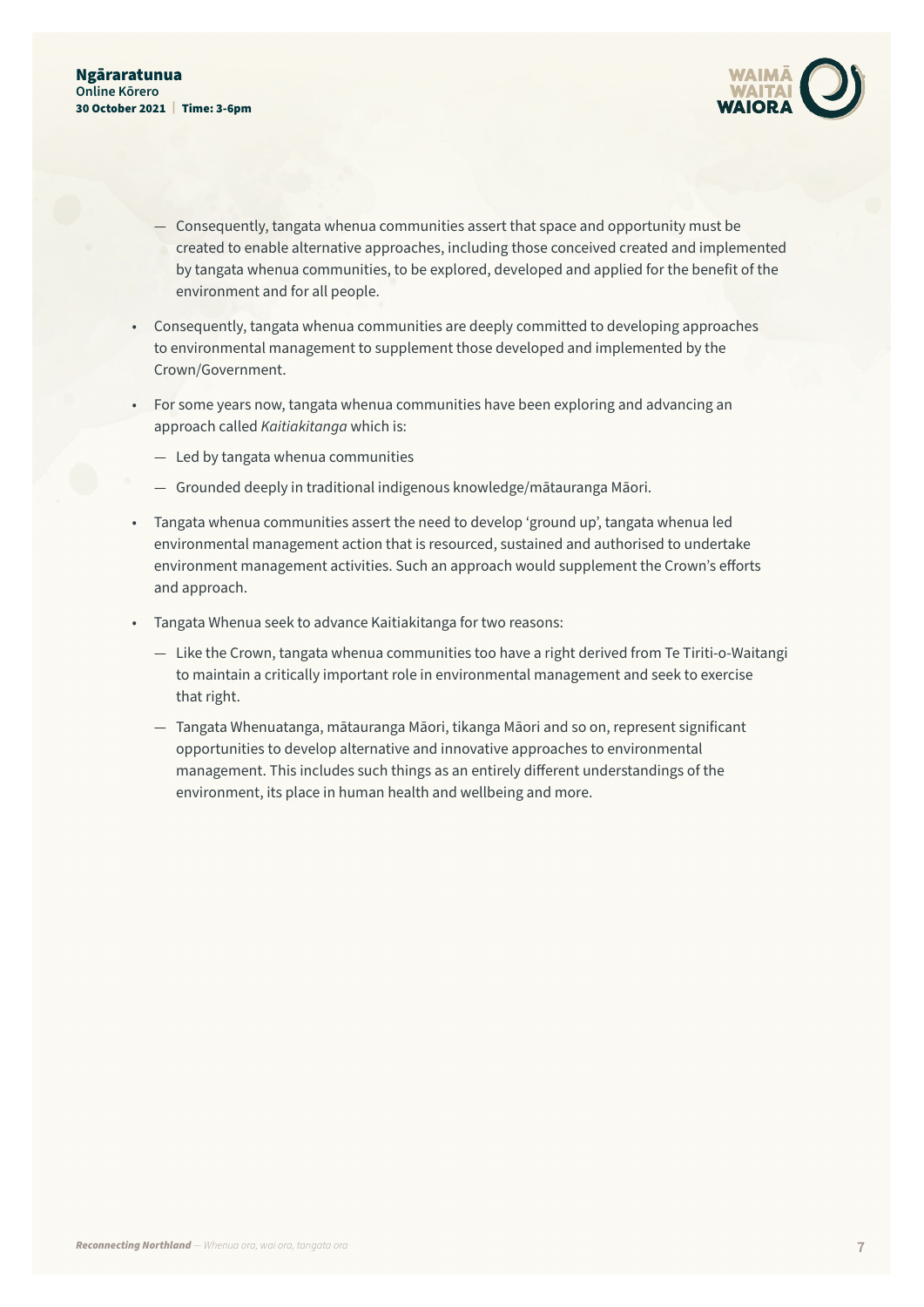

## Attendees:

| Chantez Conner-Kingi |  |
|----------------------|--|
| Lisa Clunie          |  |
| Nicki Wakeford       |  |
| Pari Peihopa         |  |
| Winiwini Kingi       |  |
| Anh Nguyen           |  |

Louisa Collier Delaraine Armstrong Kauangarua Kingi Haami Te Whata Paul Gail Paul

*Te Kawa Waiora Team:* Charles Royal, Celia Witehira, Hineāmaru Davies-Lyndon